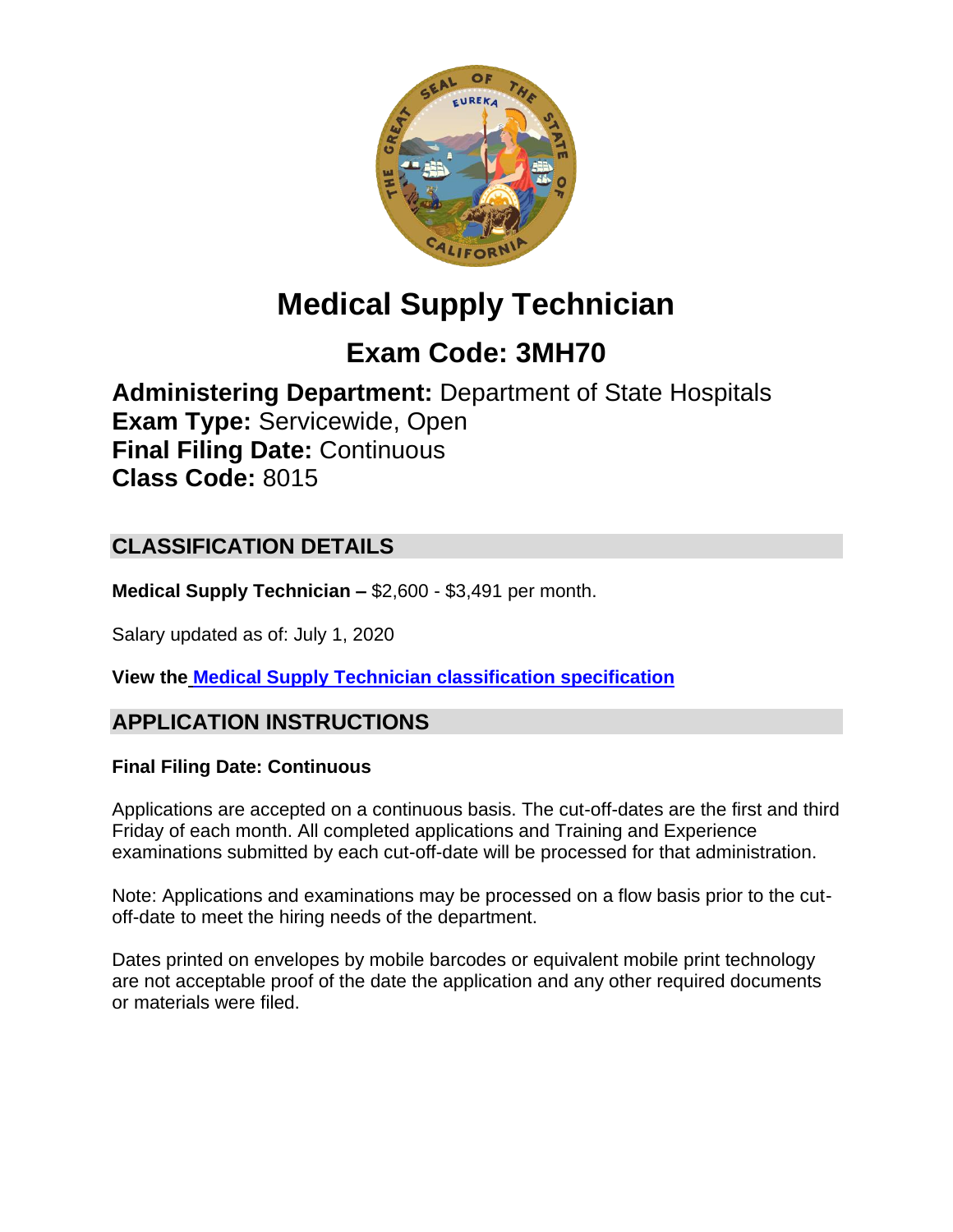#### **Who Should Apply**:

Applicants who meet the Minimum Qualifications as stated on this bulletin may apply for and take this examination. Once you have taken this examination, you may not retake it for **six (6)** months.

Unless otherwise stated on this bulletin, you must meet the Minimum Qualifications by the Final Filing Date or cut-off-date stated above.

#### **How to Apply**:

Applicants are required to submit an [Examination Application \(STD 678\),](https://jobs.ca.gov/pdf/std678.pdf) found at [www.calcareers.ca.gov,](http://www.calcareers.ca.gov/) either by mail, in person, or via email to the address listed below.

Once your application has been submitted, you must complete the **Training and Experience (T&E)** following the instructions below under, **Taking the Examination.**

Examination Services staff will screen each application. Applicants meeting the minimum qualifications will be admitted into the examination. **Applicants must submit the STD. 678 as well as the T&E. Failure to do so will result in a delay in the examination process.**

#### **The preferred method to apply is by emailing your STD 678 to:**

[MedicalSupplyTechnician@dsh.ca.gov](mailto:MedicalSupplyTechnician@dsh.ca.gov)

#### **Electronic signatures are acceptable.**

Indicate the Classification on your Examination Application (STD 678).

You may apply by mail or in person to: Department of State Hospitals – Sacramento Attn: Selection Services Unit, MS-14 1215 O Street Sacramento, CA 95814

Indicate the Classification on your Examination Application (STD 678).

In person hours: Monday through Friday, 8am to 5pm (excluding State holidays)

#### **Special Testing Arrangements:**

If you require assistance or alternative testing arrangements due to a disability, please contact the testing department listed in the Contact Information section of this bulletin.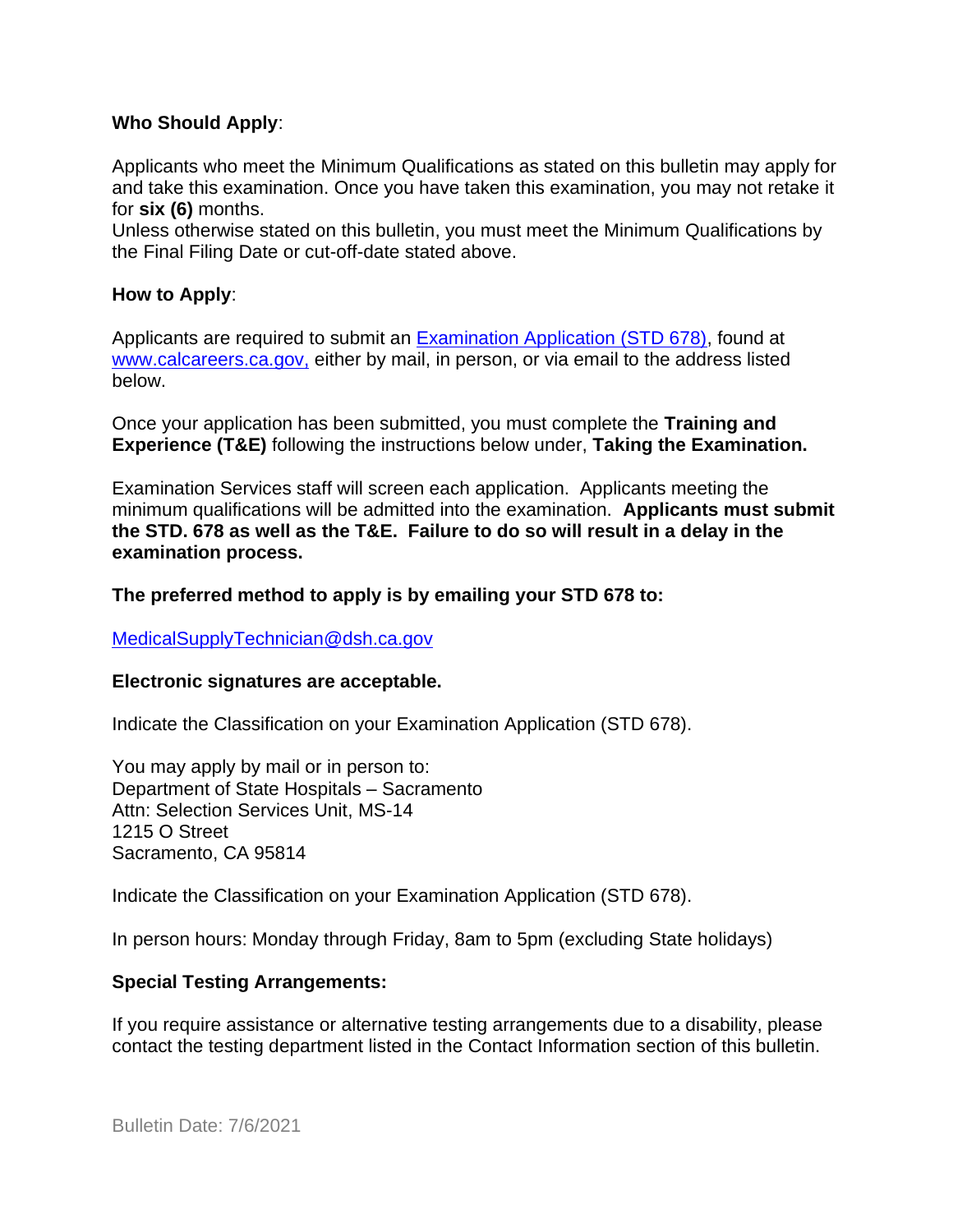## **MINIMUM QUALIFICATIONS**

All applicants must meet the education and/or experience requirements as stated on this exam bulletin to be accepted into the examination. Part-time or full-time jobs, regardless of whether paid or volunteer positions, and inside or outside California state service will count toward experience.

#### **Either I**

One year of experience in the California state service performing the duties of a Hospital Worker or Hospital Aid.

#### **Or II**

Experience: Six months' experience working in a general acute hospital performing duties of a Medical Supply Technician/ Attendant.

## **POSITION DESCRIPTION**

Under general supervision, to sterilize, process, and distribute medical equipment and supplies for a State institution; and to maintain acceptable standards of cleanliness and asepsis; and to do other related work.

## **EXAMINATION SCOPE**

This examination consists of the following components:

**Training and Experience Evaluation –** Weighted 100% of the final score. The examination will consists solely of a **Training and Experience Evaluation.** To obtain a position on the eligible list, a minimum score of 70% must be received.

In addition to evaluating applicants' relative knowledge, skills, and ability, as demonstrated by quality and breadth of education and/or experience, emphasis in each exam component will be measuring competitively, relative job demands, each applicant's:

#### **Ability to:**

- 1. Ability to read and write English at a level required for successful job performance.
- 2. Ability to clean and care for medical and surgical instruments, equipment, and supplies.
- 3. Ability to learn decontamination and sterilization and proper aseptic techniques, stock rotation, the organization of a medical supply department.
- 4. Ability to operate automatic sterilization equipment.
- 5. Ability to recognize surgical/medical equipment necessary to fill requisitions.
- 6. Ability to take instructions and follow established procedures.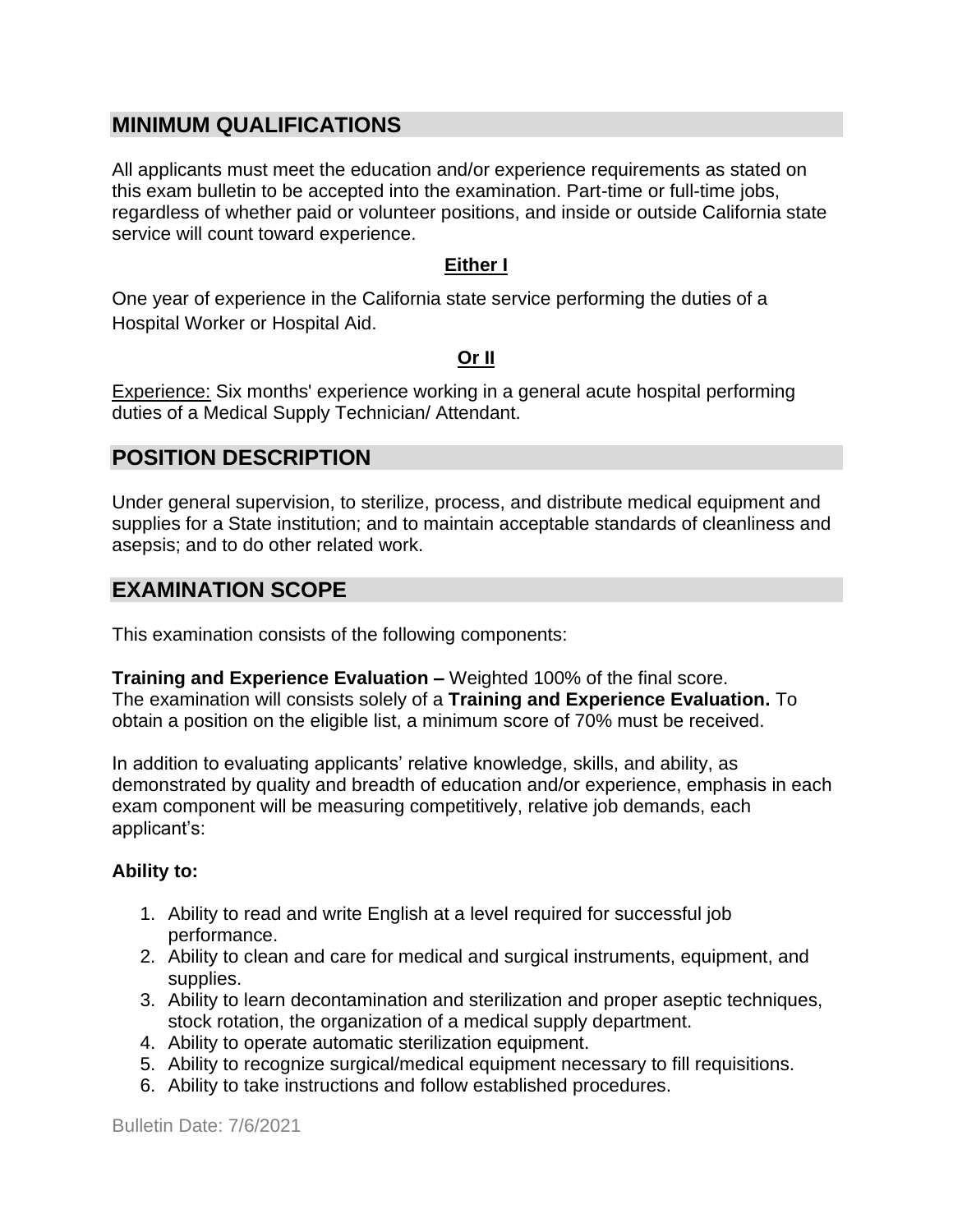## **ELIGIBLE LIST INFORMATION**

A Servicewide, Open eligible list for the **Medical Supply Technician** classification will be established for use by all state agencies.

The names of **successful** competitors will be merged onto the eligible list in order of final score regardless of exam date. Eligibility expires **12 months** after it is established. Applicants must then retake the examination to reestablish eligibility.

Veterans' Preference will be granted for this examination. In accordance with Government Codes 18973.1 and 18973.5, whenever any veteran, or widow or widower of a veteran achieves a passing score on an open examination, he or she shall be ranked in the top rank of the resulting eligible list.

Veterans status is verified by the California Department of Human Resources (CalHR). Information on this program and the Veterans' Preference Application (Std. form 1093) is available online at the following website:

<https://www.jobs.ca.gov/CalHRPublic/Landing/Jobs/VeteransInformation.aspx>

Additional information on veteran benefits is available at the Department of Veterans Affairs.

Career credits are not granted for examinations administered on an Open or Promotional basis.

## **PREPARING FOR THE EXAMINATION**

Here is a list of suggested resources to have available prior to taking the exam.

- 1. **Employment History:** Employment dates, job titles, organization names and addresses, names of supervisors or persons who can verify your job responsibilities, and phone numbers of persons listed above.
- 2. **Education:** School names and addresses, degrees earned, dates attended, courses taken (verifiable on a transcript), persons or office who can verify education, and phone numbers of persons or offices listed above.
- 3. **Training:** Class titles, certifications received, names of persons who can verify your training, and phone numbers of persons listed above.

## **TAKING THE EXAMINATION**

**To be considered as a candidate, step 1 and 2 must be completed.**

• **If step 1 and 2 are not completed; the application will not be reviewed and/or the examination will not be scored.**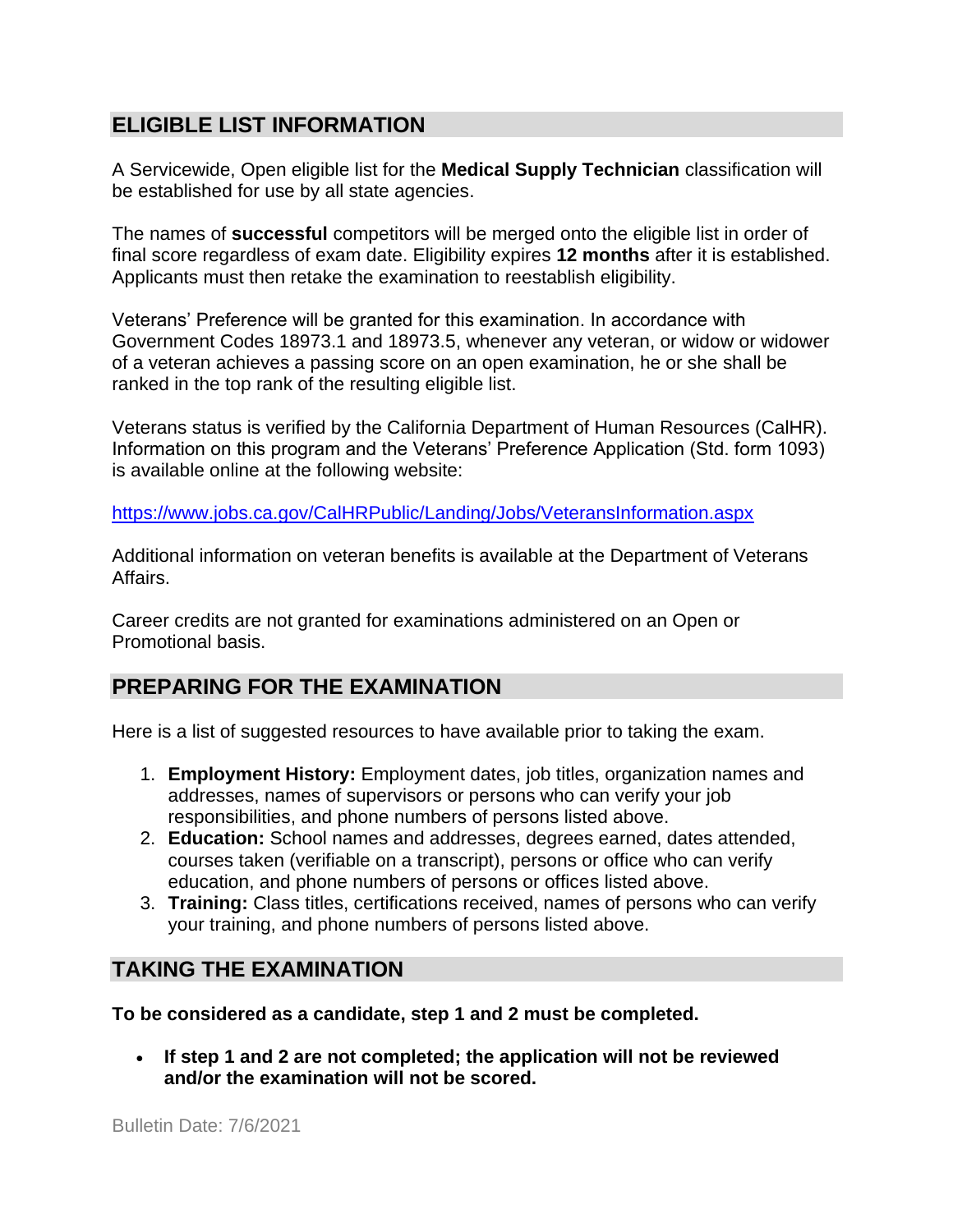• **After you complete steps 1 and 2, the application will be reviewed to determine that the Minimum Qualifications are met, then the examination will be processed and you will receive your results by mail within 4 - 6 weeks of the cut-off date stated above.** 

**NOTE: Sending an application for a job or position is NOT the same process as sending an application for this examination.**

**Step 1. Submit your application following the instructions above.**

**Step 2. [Click on this link to take the Medical Supply Technician](https://www.surveymonkey.com/r/8TCSYYX) examination.**

#### **TESTING DEPARTMENTS**

Department of State Hospitals

## **CONTACT INFORMATION**

Questions relating to this exam should be directed to:

Department of State Hospitals Selection Services Unit Monday through Friday, 8am to 5pm (excluding State Holidays) Phone: 916-651-8832 Email: [MedicalSupplyTechnician@dsh.ca.gov](mailto:MedicalSupplyTechnician@dsh.ca.gov)

California Relay Service: 1-800-735-2929 (TTY), 1-800-735-2922 (Voice). TTY is a Telecommunications Device for the Deaf, and is reachable only from phones equipped with a TTY Device.

## **EQUAL OPPORTUNITY EMPLOYER**

The State of California is an equal opportunity employer to all, regardless of age, ancestry, color, disability (mental and physical), exercising the right of family care and medical leave, gender, gender expression, gender identity, genetic information, marital status, medical condition, military or veteran status, national origin, political affiliation, race, religious creed, sex (includes pregnancy, childbirth, breastfeeding, and related medical conditions), and sexual orientation.

## **DRUG-FREE STATEMENT**

It is an objective of the State of California to achieve a drug-free State work place. Any applicant for State employment will be expected to behave in accordance with this objective, because the use of illegal drugs is inconsistent with the law of the State, the rules governing civil service, and the special trust placed in public servants.